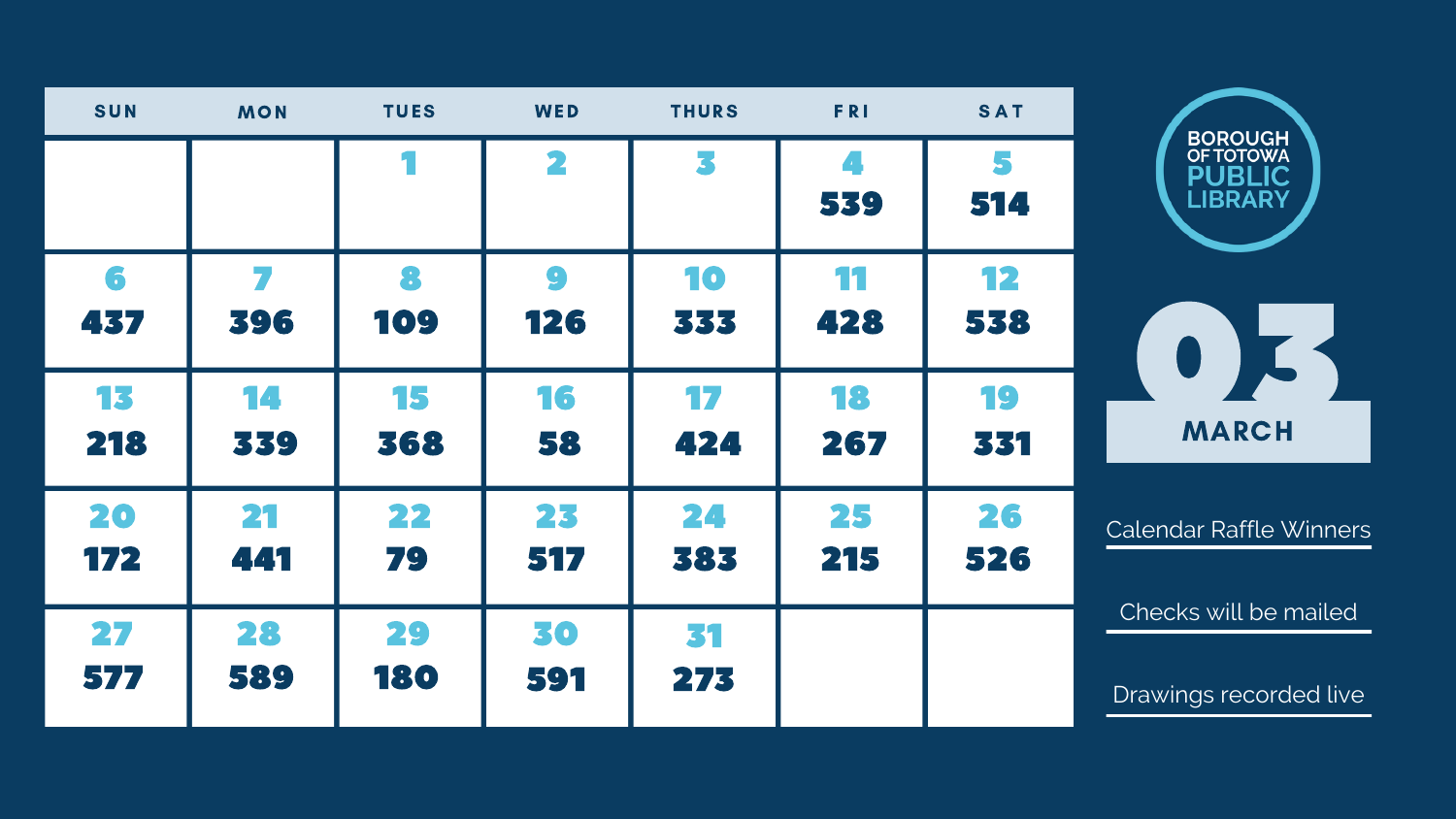

| <b>SUN</b> | <b>MON</b>           | <b>TUES</b> | WED      | <b>THURS</b> | <b>FRI</b> | <b>SAT</b>       |      |
|------------|----------------------|-------------|----------|--------------|------------|------------------|------|
|            |                      |             |          |              | 164        | 604              |      |
| 3<br>378   | $\mathcal{L}$<br>427 | 65          | 6<br>176 | 262          | 8<br>468   | $\bullet$<br>268 |      |
| 10         | 11                   | 12          | 13       | 14           | 15         | 16               |      |
| 282        | 567                  | 248         | 551      | 550          | 167        | 253              |      |
| 17         | 18                   | 19          | 20       | 21           | 22         | 23               | Cale |
| 338        | 415                  | 391         | 611      | 369          | 258        | 70               |      |
| 24         | 25                   | 26          | 27       | 28           | 29         | 30               | Ch   |
| 295        | 251                  | 49          | 323      | 294          | 482        | 413              | Dra  |